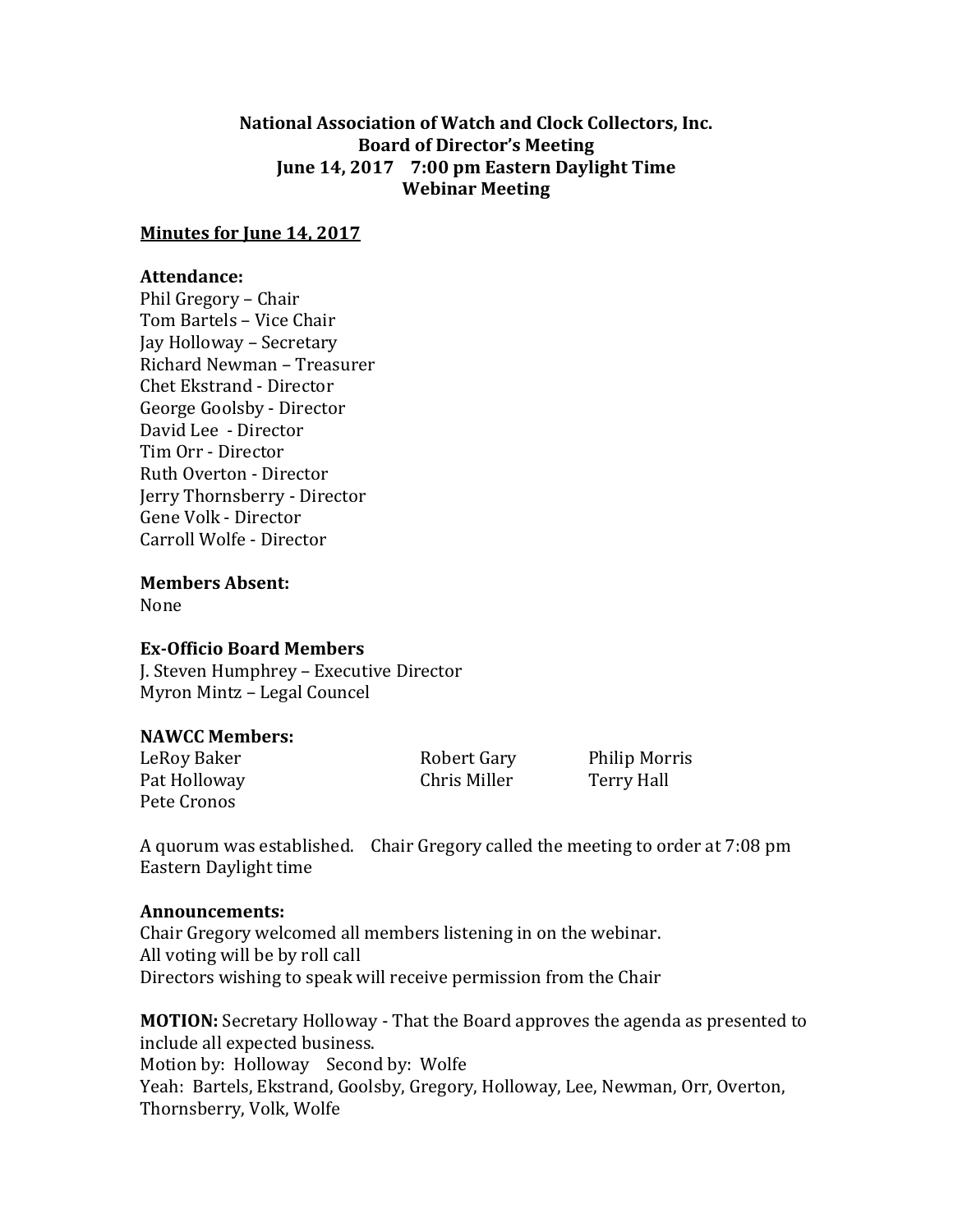Nay: None Abstain: None Absent: None Motion: Passed

**MOTION:** Move that the Board approve the minutes of the May 2017 meeting. Motion by: Holloway Second by: Bartels Yeah: Bartels, Ekstrand, Goolsby, Gregory, Holloway, Lee, Newman, Orr, Overton, Thornsberry, Volk, Wolfe Nay: None Abstain: None Absent: None Motion: Passed

**Item:** The next BOD meeting will be held June 27-28, 2017 at 8:00 am Central Daylight Saving Time at Arlington, TX

**Motion:** Move that the Board of Directors appoint Tom Wilcox to the position of Executive Director of NAWCC Inc. under terms of agreement presented. Motion by: Holloway Second by: Bartels Yeah: Bartels, Ekstrand, Goolsby, Holloway, Newman, Orr, Overton, Thornsberry, Volk, Wolfe Nay: Gregory Abstain: Lee Absent: None Motion: Passed

**Motion:** Move to reconsider the prior vote for Tom Wilcox. Motion by: Volk Second by: Bartels Yeah: Bartels, Ekstrand, Goolsby, Gregory, Holloway, Lee, Newman, Orr, Overton, Thornsberry, Volk, Wolfe Nay: None Abstain: None Absent: None Motion: Passed

**Motion:** Move that the Board of Directors appoint Tom Wilcox to the position of Executive Director of NAWCC Inc. under terms of agreement presented. Motion by: Holloway Second by: Bartels Yeah: Bartels, Ekstrand, Goolsby, Gregory, Holloway, Lee, Newman, Orr, Overton, Thornsberry, Volk, Wolfe Nay: None Abstain: None Absent: None Motion: Passed